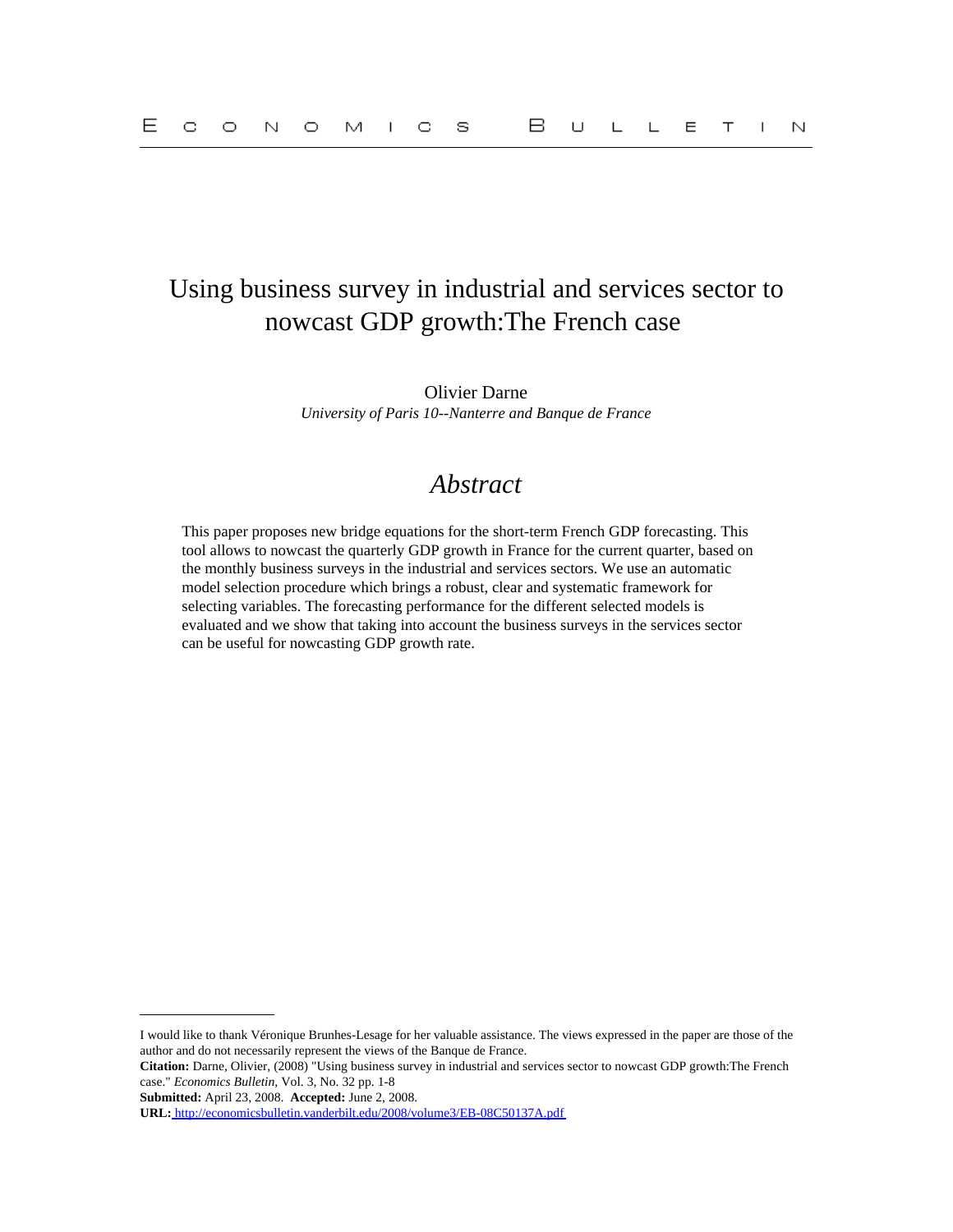# Using business survey in industrial and services sector to nowcast GDP growth: The French case<sup>∗</sup>

Olivier DARNÉ†

#### Abstract

This paper proposes new bridge equations for the short-term French GDP forecasting. This tool allows to nowcast the quarterly GDP growth in France for the current quarter, based on the monthly business surveys in the industrial and services sectors. We use an automatic model selection procedure which brings a robust, clear and systematic framework for selecting variables. The forecasting performance for the different selected models is evaluated and we show that taking into account the business surveys in the services sector can be useful for nowcasting GDP growth rate.

*Keywords:* Short-term analysis; GDP forecasting; bridge equations; business surveys.

*JEL Classification:* C22; C42; C53.

∗ I would like to thank Véronique Brunhes-Lesage for her valuable assistance. The views expressed in the paper are those of the author and do not necessarily represent the views of the Banque de France.

<sup>†</sup>Banque de France, and University of Paris X–Nanterre (EconomiX). Email: odarne@u-paris10.fr.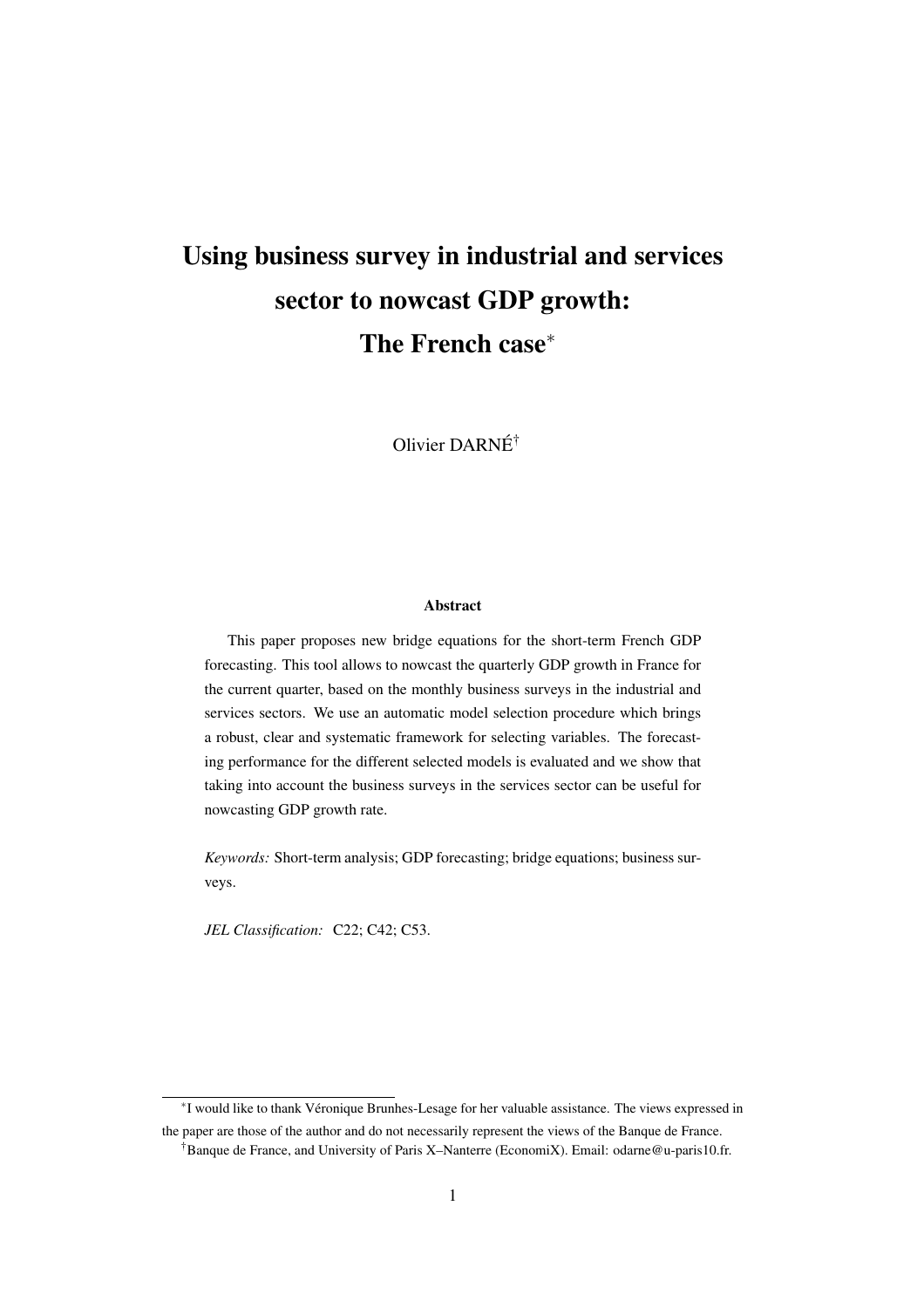### 1 Introduction

Policy-makers and analysts are continually assessing the state of the economy. However, gross domestic product [GDP] is only available on quarterly basis with a time span of 2 or 3 months (around 45 days after the end of the reference quarter in France), and sometimes with significant revisions. In this respect, governments and central banks need to have an accurate and timely assessment of GDP growth rate for the current and the next quarters in order to provide a better and earlier understanding of the economic situation.

In this respect, business surveys (soft data) are often used to construct GDP growth indicators (e.g., Grassman and Keereman, 2001; Sédillot and Pain, 2003; Rünstler and Sédillot, 2003; Grenouilleau, 2004), providing timely and reliable pieces of information on business activity. They offer some decisive advantages over hard data: (i) they provide a signal that is obtained directly from the economic leaders regarding the short-term evolution of their activity; (ii) they are published very soon (before the end of the month they relate to), in other words sooner than the main macroeconomic aggregates; (iii) finally, the results are subject to only minor corrections and revisions<sup>1</sup>.

Traditionally, analysts used to favor the results from the business survey in industry. Two main reasons are proposed. Firstly, analysts are above all concerned about the contribution to the global growth of the economy; the industrial activity only represents 27% of the value added (VA) - which is less than the services sector's share in the VA - however, it contributes up to 36% to the variance of the value added. Secondly, historically, more data are available in the industrial sector and with a longer time span. However, in France, as in the other developed economies, the services sector tends to play an increasing role: (i) this sector represents  $40\%$  of the whole value added; (ii) it explains about 25% of the value added variance; (iii) from 1980 to 2004, the percentage of service activities in the employment of the competitive sector increased by 15 points, from 20% to 35%, in line with the outsourcing of some jobs in the industry and the recent growth of temporary work. Therefore, having an accurate insight of the services sectors seems crucial to better understand the overall economic outlook. In this respect, the services business survey conducted by Banque de France plays a key role, as it yields the first available data.

Banque de France [BdF] has a forecasting tool<sup>2</sup> for the quarterly GDP growth in

 $1$ Banbura and Rünstler (2007) find that real activity data (hard data) are the most important source of information. However, they show, once their publication lag is taken into account, real activity data are much less relevant, while surveys take their place.

 $2$ This tool, the Monthly Index of Business Activity (MIBA), is published by Banque de France every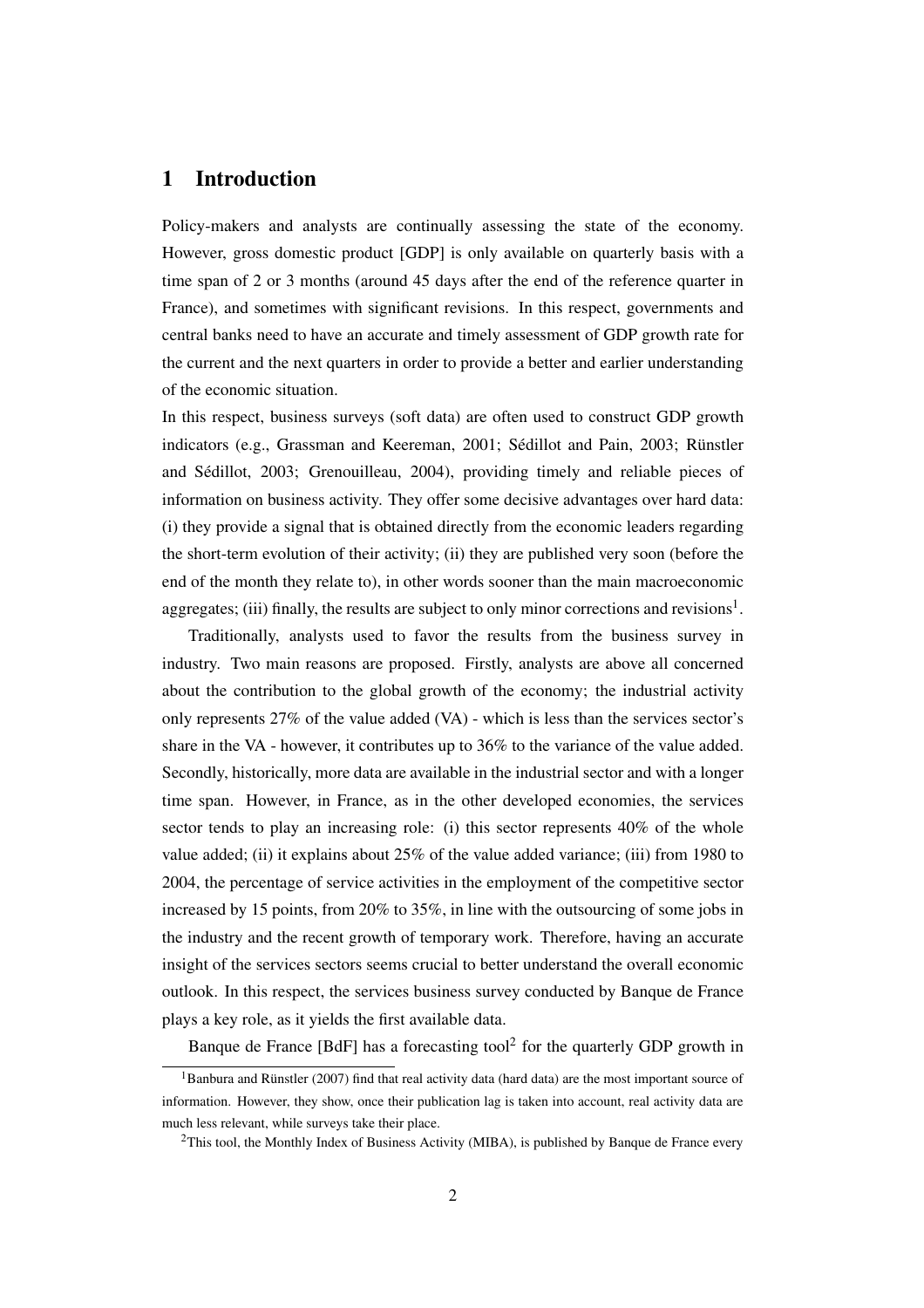France for the current quarter and for the next quarter, based on the monthly business surveys in the industrial sector published in Monthly Business Survey (MBS) of BdF. This tool provides three monthly forecasting exercises of GDP growth rate for a given quarter. The aim of this paper is to introduce the services business survey in the GDP modelling in order to improve the forecasting accuracy.

#### 2 The BdF business survey

BdF has carried out a monthly business survey in industry in January 1987. The field investigated covers agriculture and agri-food industry, consumer goods, automotive industry, capital goods, and intermediate goods. A business survey in the services sector was carried out in January 1989 and covers the following fields: business services, hotels, haulage activities and automotive repairs. Initially, the services survey was bimonthly. Since June 2002, the survey results are published on a monthly basis. In order to obtain data in services sector with a long time span, the series have been interpolated using the skipping approach approach proposed by Gómez and Maravall  $(1994)^3$ .

We take into account fourteen and seven main balances of opinions of the industry and services surveys, respectively. Note that the answers refer to the economic situation on the previous month<sup>4</sup>.

### 3 Monthly exercises

The model is designed to be used on a monthly basis, and we provide three forecasts for the current quarter or nowcasts of the GDP growth rate. As soon as information is available (around the beginning of the second month of the quarter), the first estimate of the growth rate for the current quarter will be computed, then one month later the second and two months later the third and last estimate. Thus, the three estimates will be computed around 90, 60 and 30 days, respectively, before the official release of GDP figures by Insee (the French national statistics institute). For the last estimate we have the three monthly values of the quarter of interest from business survey. When data are missing for some months of this quarter, the value for the quarter is computed

month.

<sup>&</sup>lt;sup>3</sup>See Marcellino (1998) for survey on interpolation data.

<sup>&</sup>lt;sup>4</sup>In European Commission surveys, answers refer to the economic situation over the recent period (usually 3 months) including the current month.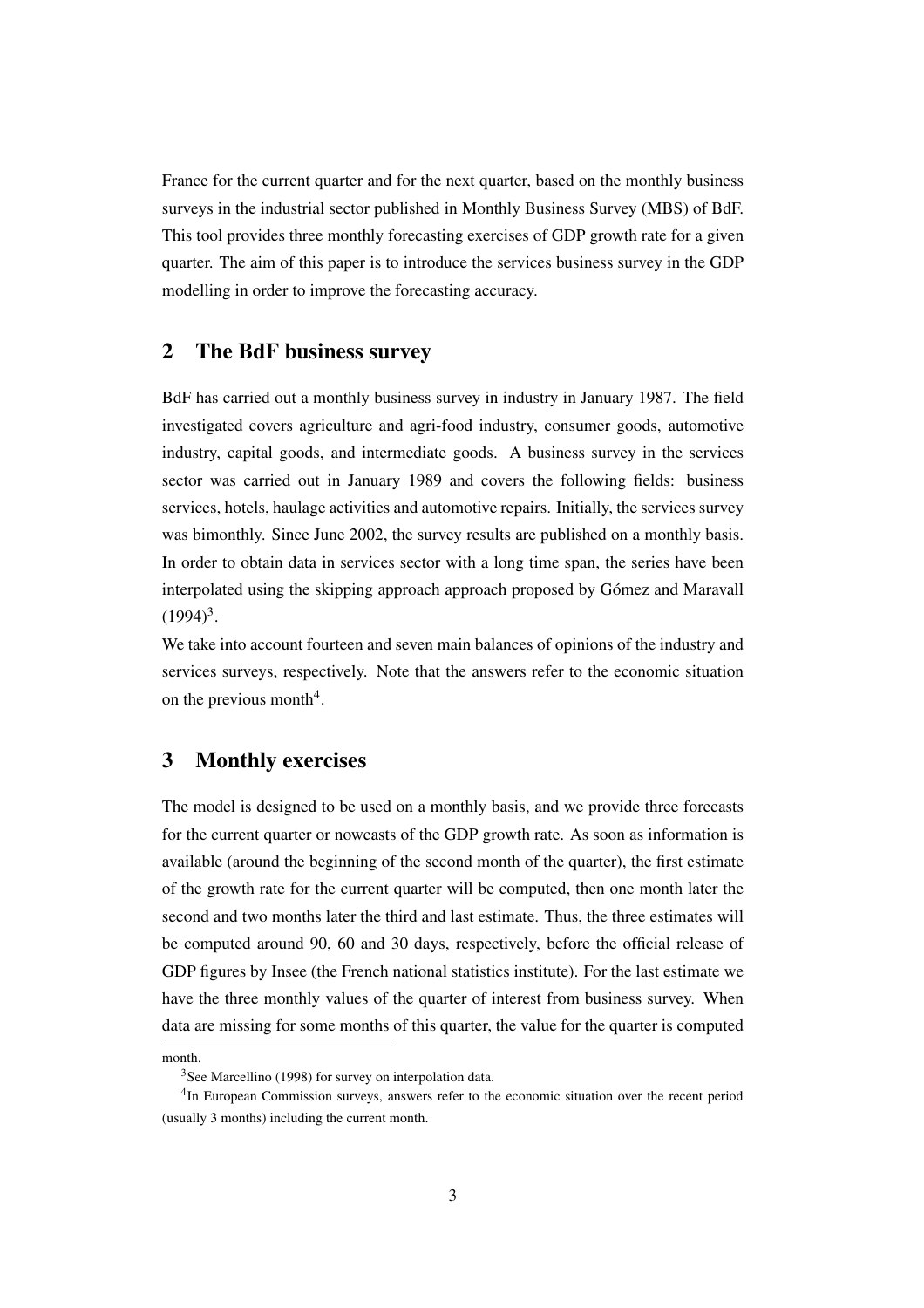as the 3-month moving average of the last available observations<sup>5</sup>.

For short-term forecasting of the French GDP growth, we construct bridge models (BM, henceforth). These linear regressions "bridge" (i.e. link) monthly variables and quarterly GDP growth. Such models have been widely considered in the literature especially to forecast GDP growth in national and international institutions (Grassman and Keereman, 2001; Sédillot and Pain, 2003; Rünstler and Sédillot, 2003; Baffigi et al., 2004; Diron, 2006).

The BM relates quarterly average of the monthly explanatory variables  $(X_t)$  to quarterly GDP growth  $(Y_t)$ . The general specification of the autoregressive-distributed-lag (ADL) bridge model is as follows

$$
Y_t = \alpha + \sum_{i=1}^m \beta_i Y_{t-i} + \sum_{j=1}^q \sum_{i=0}^k \delta_{j,i} X_{j,t-i} + \varepsilon_t
$$

where  $X_t$ 's represent the factors obtained from principal component analysis for the business survey in industry and services sectors. We retain four factors  $(k = 4)$  and we set  $m = a = 4$ .

BMs are specified by using a general-to-specific (Gets) approach implemented in an automated way by Hoover and Perez (1999) and improved by Krolzig and Hendry (2001), which allows exploiting the availability of a large number of time series. Theses BMs are estimated using quarterly averages of monthly data as explanatory variables.

In this study, we use  $GROCER^6$  (Dubois, 2003), a computer program which implements the Gets modelling. This automatic model selection procedure has four basic stages in its approach to select a parsimonious undominated representation of an overly general initial model, denoted the general unrestricted model (GUM) containing all variables likely (or specified) to be relevant, including the maximum lag length of the independent and dependent variables: (i) estimation and testing of the GUM; (ii) a pre-search process to remove insignificant variables in the GUM; (iii) a multipath search procedure which checks the validity of each reduction until terminal selections using diagnosis - these terminal models are tested against their union until a unique undominated congruent model is selected; and (iv) a post-search evaluation to check the reliability of the selection using overlapping sub-samples (see Hendry and Krolzig,

<sup>5</sup>We also computed the missing values from an AR model, and we obtained the same forecasting results than with the 3-month moving average.

<sup>&</sup>lt;sup>6</sup>GROCER is an open source econometric toolbox for the software Scilab (Dubois, 2003). For more information, refer to http://dubois.ensae.net/grocer.html. Krolzig and Hendry (2001) implemented Gets modelling in the computer program PcGets.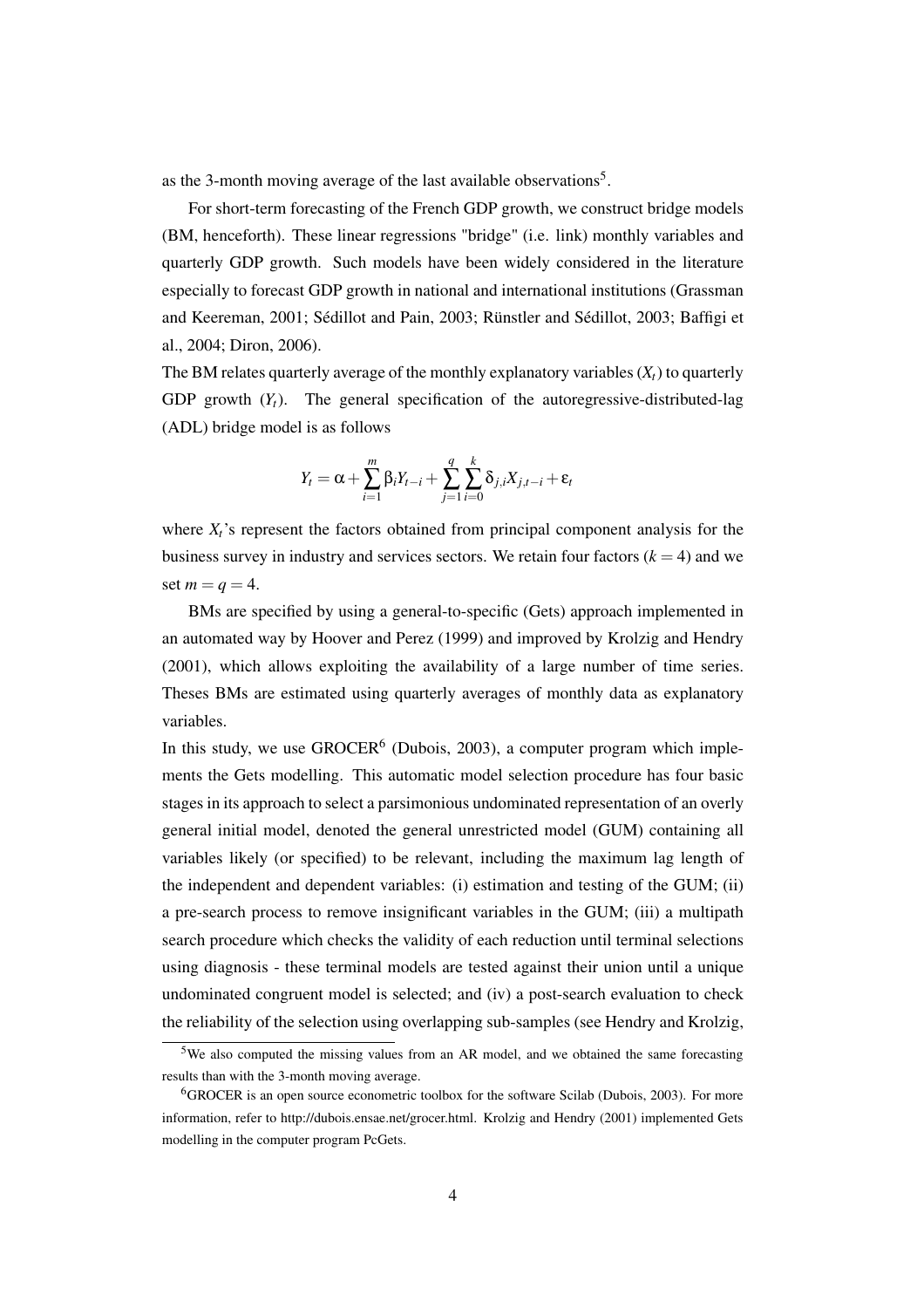2001).

The search for variables to be included in the BMs is guided by timeliness, stability and parsimony. The models should also contain a limited number of variables to prevent overspecification and to facilitate updates once the models are operative. We propose three BMs: (1) BMINDU only based on business survey in industry, (2) BMSERV only based on business survey in services sector, and (3) BMINSV based on business survey in industry and services sectors.

We estimate the bridge models by OLS with robust standard error calculations over the period from 1989Q1 to 2007Q4. Various residual diagnostic tests reveal no discernible specification errors.

#### 4 Forecasting

Out-of-sample rolling forecasts are carried out to evaluate the BMs. The rolling forecasts have been implemented over the period 2003Q1-2007Q4, with three forecasts by quarter. This exercise takes into account the availability of data, under the assumption that a forecasting exercise will be implemented at each beginning of month.

For each quarter *t*, we provide with three forecasts for the current quarter (or nowcasts),  $\hat{Y}^i_t$ , for  $i = 1, 2, 3$ . The root mean-squared error (RMSE) for the *i*<sup>th</sup> forecast is defined as

$$
RMSE(i) = \sqrt{\frac{1}{n} \sum_{t=1}^{n} (Y_t - \hat{Y}_t^i)^2},
$$

where *n* is the number of quarters considered in the rolling forecast exercise ( $n = 20$ ) from 2003Q1 to 2007Q4).

Benchmark results correspond to AR model and to naive projections. Forecasts with the AR model present the following form, for all *t*

$$
\hat{Y}_t = \hat{\phi}_0 + \sum_{i=1}^4 \hat{\phi}_i Y_{t-i}
$$

The naive projections are estimated by taking the last observation as the forecast, that is for all *t*

$$
\hat{Y}_t = Y_{t-1}
$$

For the two benchmark approaches, there is a single forecast by quarter as we do not include any monthly information. Results in terms of RMSE are presented in Table 1.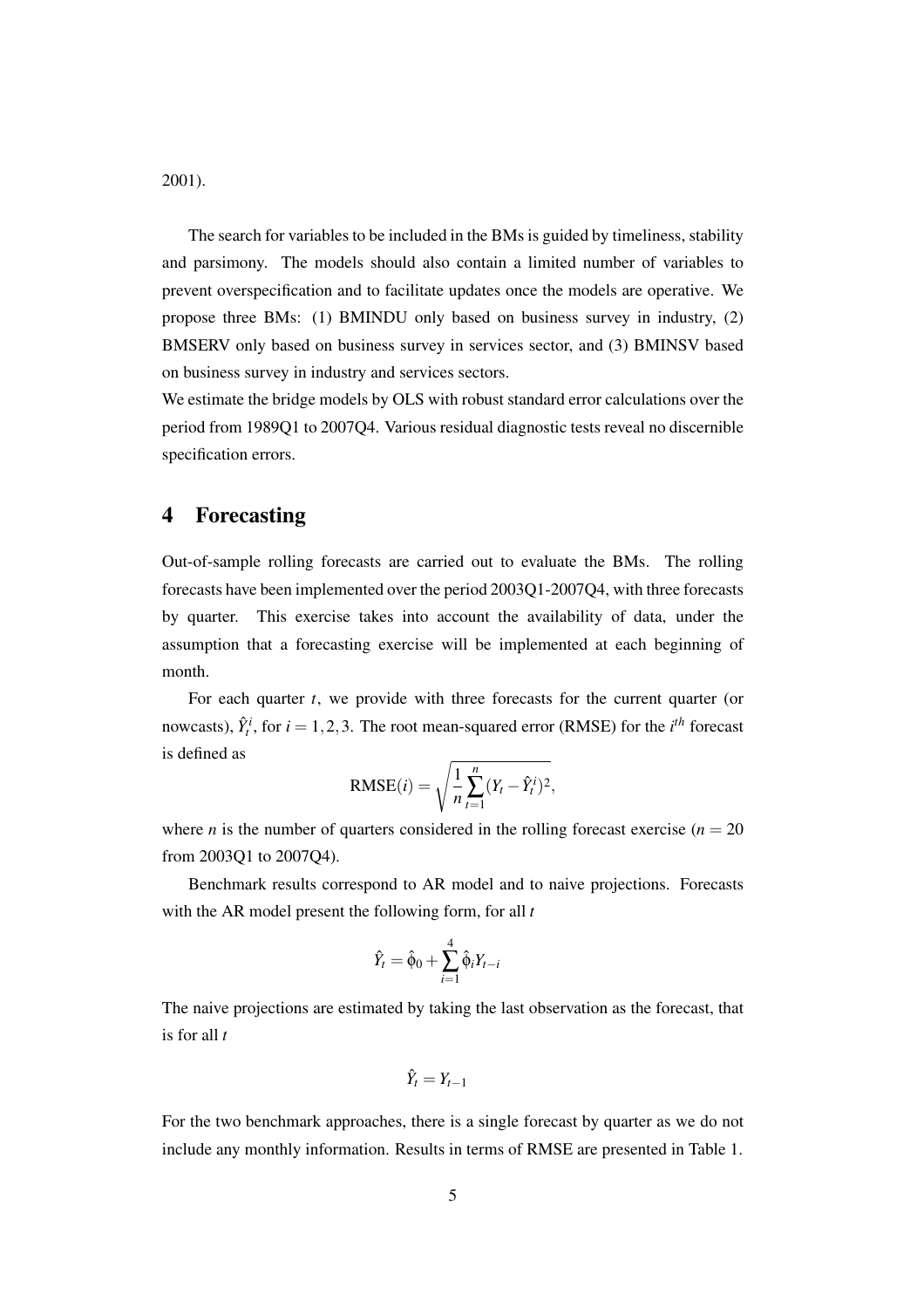For all BMs, the RMSEs are lower than those of the benchmark models. It is also noteworthy that AR forecasts (0.326) are always more accurate than naive projections (0.463), meaning that information is present inside data taking the form of non-null autocorrelations. Furthermore, as expected, the accuracy of projections generally increases with each forecast: in most cases, the smallest RMSEs are observed for the third forecast. Thus, the performance of the BMs is improved when growing the availability of some information on the current quarter.

Moreover, the RMSEs from the three BMs are very close for the first and second nowcasts but the BMINDU and BMINSV models give the smallest RMSEs (0.246 and 0.240, respectively) than the BMSERV model for the third nowcast (0.268). Therefore, the business surveys in the services sector can be useful for nowcasting the GDP growth rate.

Diebold-Mariano tests of equality of forecast performance are carried out (Table  $2$ <sup>7</sup>. The DM tests indicate that the forecasts of the three BMs significantly outperform benchmark AR forecasts. We find that the forecasts from the BMs are not significantly different, suggesting that the business surveys in the services sector can be another valuable source of information for short-term analysis.

| Model         | First | Second | Third | AR    | Naive |
|---------------|-------|--------|-------|-------|-------|
| <b>BMINDU</b> | 0.294 | 0.275  | 0.246 | 0.326 | 0.463 |
| <b>BMSERV</b> | 0.284 | 0.269  | 0.268 |       |       |
| <b>BMINSV</b> | 0.303 | 0.272  | 0.240 |       |       |

Table 1: RMSEs for the BMs for the first, second and third forecasts and for the AR and naive models, over the period 2003Q1–2007Q4.

### 5 Conclusion

In this paper, bridge equations for French GDP growth based on monthly business survey in industrial and services sectors for the current quarter have been presented. We showed that taking into account the business surveys in the services sector can be useful for nowcasting the GDP growth rate.

<sup>&</sup>lt;sup>7</sup>We also applied the modified Diebold-Mariano tests of Harvey et al. (1997) to take into account the relatively short number of forecasts but the results obtained are the same.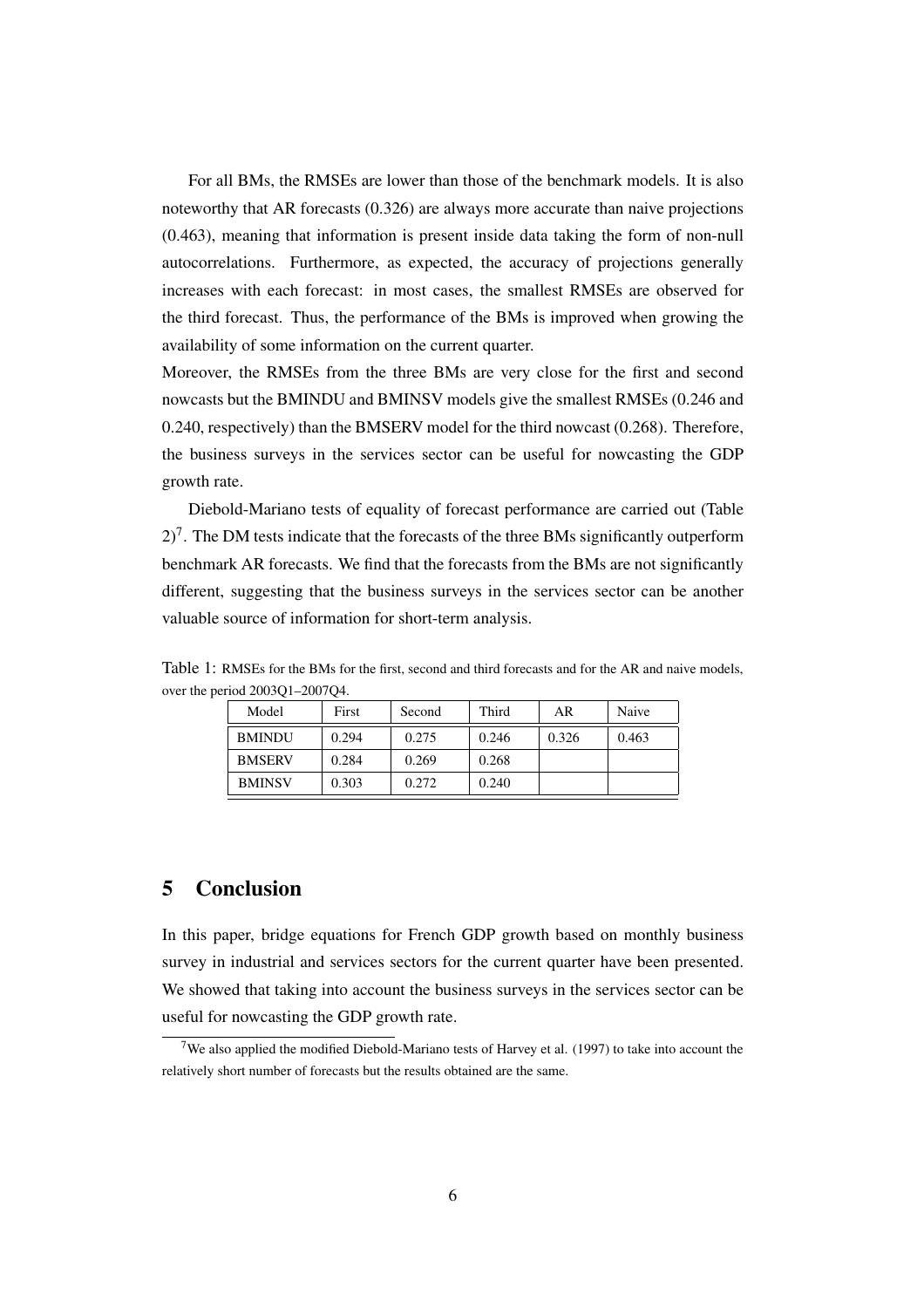| Model                     | First   | Second  | Third   | Naive    |  |  |  |
|---------------------------|---------|---------|---------|----------|--|--|--|
| Model AR as benchmark     |         |         |         |          |  |  |  |
| <b>BMINDU</b>             | $2.78*$ | $4.13*$ | $3.41*$ | $-5.43*$ |  |  |  |
| <b>BMSERV</b>             | $3.42*$ | $4.02*$ | $4.13*$ |          |  |  |  |
| <b>BMINSV</b>             | $2.13*$ | $5.12*$ | $2.73*$ |          |  |  |  |
| Model BMINDU as benchmark |         |         |         |          |  |  |  |
| <b>BMSERV</b>             | 0.78    | $-1.44$ | $-1.63$ |          |  |  |  |
| <b>BMINSV</b>             | $-0.92$ | 0.47    | $-0.59$ |          |  |  |  |

Table 2: Diebold-Mariano tests over the period 2003Q1–2007Q4.

<sup>∗</sup> Significant at the 5% level. If DM > 1.96 then the tested model is better than the benchmark model.

#### References

- [1] Baffigi A., Golinelli R. and Parigi G. (2004). Bridge model to forecast the euro area GDP. International Journal of Forecasting, 20, 447-460.
- [2] Banbura M. and Rünstler G. (2007). A look into the factor model black box: Publication lags and the role of hard and soft data in forecasting GDP. Working Paper No 751, ECB.
- [3] Diebold F.X. and Mariano R.S. (1995). Comparing predictive accuracy. Journal of Business and Economic Statistics, 13, 253-265.
- [4] Diron M. (2006). Short-term forecasts of Euro area real GDP growth: An assessment of real-time performance based on vintage data. Working Paper No 622, ECB.
- [5] Dubois E. (2003)., GROCER: An econometric toolbox for Scilab. Mimeo, http://dubois.ensae.net/grocer.html.
- [6] Gómez V. and Maravall A. (1994). Estimation, prediction and interpolation for nonstationary series with the Kalman filter. Journal of the American Statistical Association, 89, 611-624.
- [7] Grasmann P. and Keereman F. (2001). An indicator-based short-term forecast for quarterly GDP in the euro area. Economic Paper No 154, European Commission.
- [8] Harvey D.I., Leybourne S.J. and Newbold P. (1997). Testing the equality of prediction mean square errors. International Journal of Forecasting, 13, 273-281.

If  $DM < -1.96$  then the benchmark model is better than the tested model.